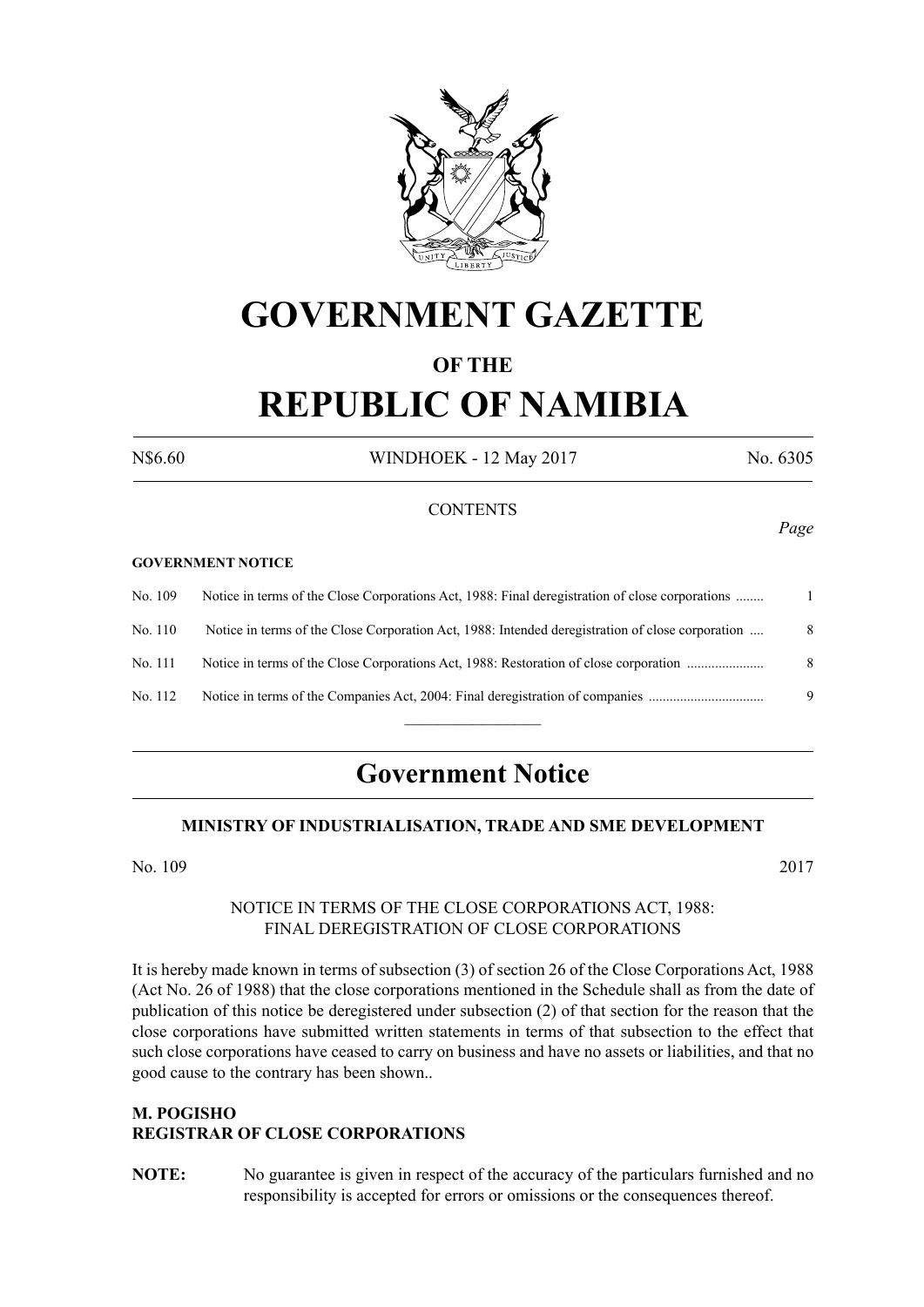| CC/1996/0358 | PVS REGRIGERATION CC, P.O. BOX 20198, WINDHOEK, N\$ 100 (6)                                |
|--------------|--------------------------------------------------------------------------------------------|
| CC/1997/0055 | KATIMA TABACCO CC, P.O. BOX 97401, MARUA MALL WINDHOEK,<br>N\$ 100 (1)                     |
| CC/1998/0806 | LAND HT ELECTRICAL AND CONSTRUCTION SERVICES CC, P.O. BOX<br>23391, WINDHOEK, N\$100 (6)   |
| CC/1998/1051 | MEGABITE PRODUCTIONS CC, P.O. BOX 1571, WINDHOEK, N\$100 (6)                               |
| CC/1998/1103 | BARRY'S MOTORS WORKSHOP CC, P.O. BOX 40330, WINDHOEK,<br>N\\$100(6)                        |
| CC/1999/0434 | ELECTRO WAREHOUSE CC, P. O. BOX 40887, AUSSPANNPLATZ, WIND-<br>HOEK, N\$100 (10)           |
| CC/2000/1112 | ESE-TECHNIK CC, P.O. BOX 20452, WINDHOEK, N\$100 (10)                                      |
| CC/2000/0368 | PARADIGM SYSTEMS CC, P.O. BOX 11226, KLEIN WINDHOEK, WIND-<br>HOEK, N\$ 100 (10)           |
| CC/2000/2359 | ROCKWATER CONSULTING NAMIBIA CC, P.O. BOX 30, WINDHOEK,<br>N\\$100 (10)                    |
| CC/2001/0079 | THE NARA SIGHT CC, P.O. BOX 12, WALVIS BAY, N\$100 (10)                                    |
| CC/2001/0869 | GRAPHIC ZONE CC, P.O. BOX 32034, WINDHOEK, N\$100 (6)                                      |
| CC/2002/2680 | PALM COURT PROPERTY TWENTY THREE CC, P.O. BOX 401, OMARURU<br>N\$100(8)                    |
| CC/2002/0453 | PRINSTON EGGS CC, P.O. BOX 27026, WINDHOEK, N\$100 (1)                                     |
| CC/2003/0824 | FLIRTI-LILI DESIGNS CC P.O. BOX 32034, WINDHOEK, N\$100 (1)                                |
| CC/2003/2308 | IMAGINE GRAPHIC DESIGN SERVICRS CC, P.O. BOX 32034, WINDHOEK,<br>N\\$100 (8)               |
| CC/2003/2198 | GFA HOLDINGS CC, P.O. BOX 97401, WINDHOEK, N\$ 100 (8)                                     |
| CC/2004/1662 | KRETZSCHMAR ENGINEERING CC, P.O. BOX 561, OTJIWARONGO,<br>N\$100(5)                        |
| CC/2004/884  | MAGNOLIA INVESTEMENTS THREE CC, P.O. BOX 130, WALVIS BAY,<br>N\$ 100 (6)                   |
| CC/2004/339  | OUR WORLD TV CC, P.O. BOX 61, OMARURU, N\$ 100 (9)                                         |
| CC/2004/2028 | WATERFRONT ESTATE THIRTY FOUR CC, P.O. BOX 31356, WINDHOEK,<br>N\$ 100 (8)                 |
| CC/2004/0584 | HALLIE INVESTMENTS NUMBER ONE HUNDRED AND THIRTY CC,<br>P.O. BOX 30. WINDHOEK, N\$ 100 (6) |
| CC/2004/1610 | BELLAMENTE STREET PROPERTIES NUMBER FOUR CC, P.O. BOX 23.                                  |

WINDHOEK, N\$ 100 (10)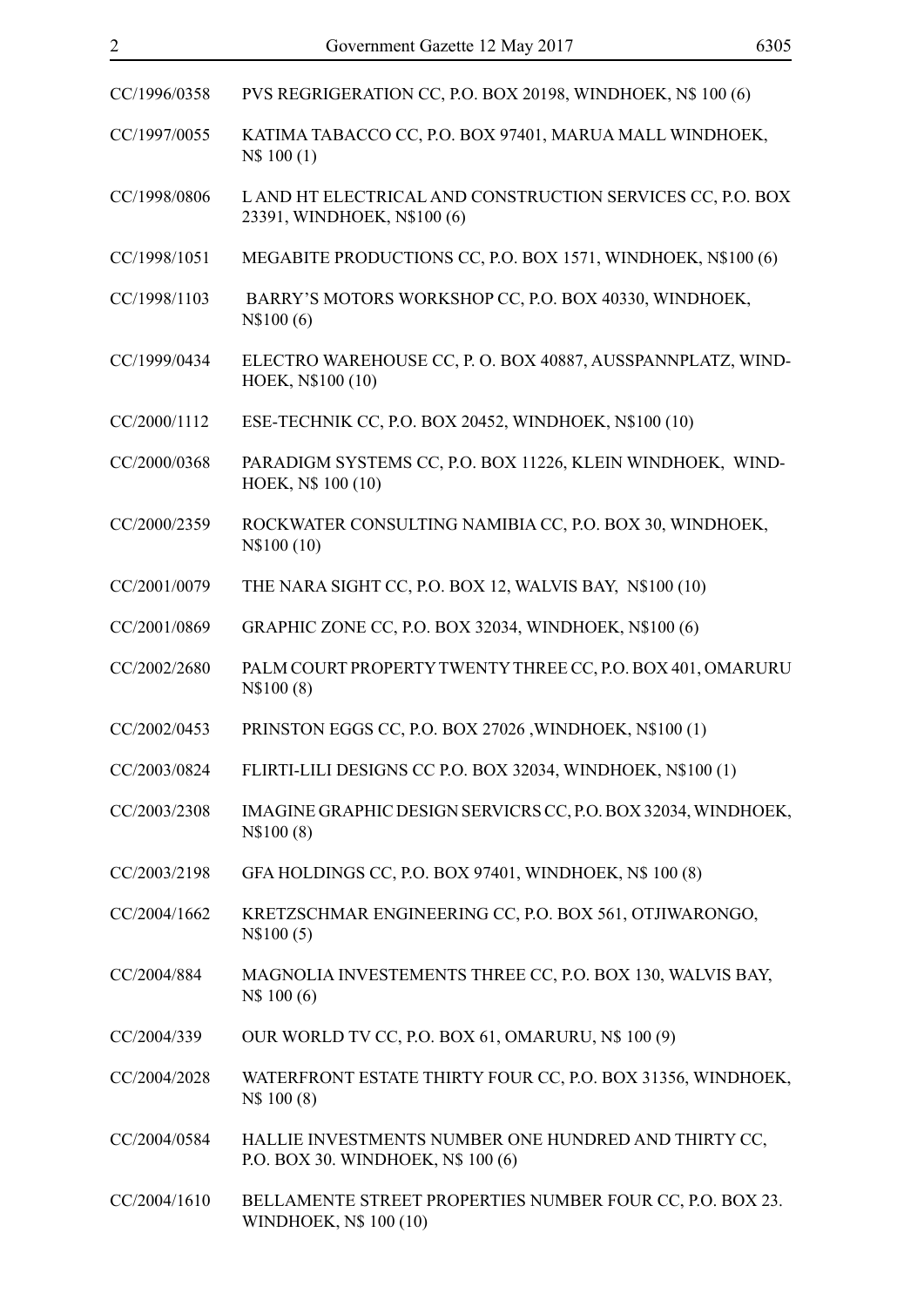| CC/2005/2342 | URBAN SPACE INVESTMENT NUMBER THIRTY SIX CC, P.O. BOX 90822.<br>KLEIN WINDHOEK, N\$100 (10)       |
|--------------|---------------------------------------------------------------------------------------------------|
| CC/2005/2936 | MWANAMWATUKA INVESTMENTS CC, P.O. BOX 80614,<br>OLYMPIA, WINDHOEK, N\$ 100 (6)                    |
| CC/2005/0103 | HENREI DISTRIBUTORS AND TYRE CONCEPTS CC, P.O. BOX 5298,<br>AUSSPANNPLATZ, WINDHOEK, N\$ 100 (10) |
| CC/2005/1452 | LANGSTRAND HOLIDAY APARTMENTS NUMBER THREE CC,<br>P.O. BOX 2781, WINDHOEK, N\$ 100 (10)           |
| CC/2005/1577 | SCHAPER'S ECKE PROPERTY NUMBER EIGHT CC, P. O. BOX 21214,<br><b>WINDHOEK, N\$ 100 (8)</b>         |
| CC/2006/1059 | ELCO INVESTMENT HOLDINGS CC, P.O. BOX 97343, MAERUA MALL,<br>WINDHOEK, N\$ 100 (6)                |
| CC/2007/2933 | ZEST INVESTMENTS TWENTY SEVEN CC, P.O. BOX 2781, WINDHOEK,<br>N\\$100 (10)                        |
| CC/2007/1948 | ROCKSTONE MINING NAMIBIA CC, P.O. BOX 130, SWAKOPMUND,<br>N\\$100(8)                              |
| CC/2007/2181 | VANRIES INVESTMENTS CC, P.O. BOX 9726, WINDHOEK, N\$100 (6)                                       |
| CC/2007/2225 | LMA CONSULTING SERVICES CC, P.O. BOX 9726, WINDHOEK,<br>N\$100 (10)                               |
| CC/2007/3123 | WEST COAST DEVELOPMENT CC, P.O. BOX 2781, WINDHOEK,<br>N\$ 100 (6)                                |
| CC/2008/2111 | ENO CONSTRUCTION CC, P.O. BOX 6867, AUSSPANNPLATZ, WIND-<br>HOEK, N\$100(5)                       |
| CC/2008/1082 | RED FALCON PROPERTY NUMBER NINETEEN CC, P.O. BOX 1910,<br><b>WALVIS BAY, N\$ 100 (8)</b>          |
| CC/2008/0809 | IRENE INVESTMENTS CC, P.O. BOX 90054, WINDHOEK, N\$ 100 (6)                                       |
| CC/2008/0778 | FAIRY TERN INVESTEMENTS CC, P.O. BOX 694, SWAKOPMUND,<br>N\$ 100 (6)                              |
| CC/2008/0473 | AAA TRUCKING CC, P.O. BOX 4440, WALVIS BAY, N\$ 100 (6)                                           |
| CC/2009/2650 | LITO GOMES BACKPACKERS CC, P.O. BOX 81905, OLYMPIA, WIND-<br>HOEK, N\$100 (1)                     |
| CC/2009/0282 | NOMBILI CONSTRUCTION AND RENOVATIONS CC, P.O. BOX 9096,<br><b>WALVIS BAY, N\$ 100 (5)</b>         |
| CC/2009/3766 | FOGI TRADING CC, P.O. BOX 6503, AUSSPANNPLATZ, WINDHOEK,<br>N\$100(6)                             |
| CC/2009/3893 | ETOSHA GAZETTE CC, P.O. BOX 65, TSUMEB, N\$100 (10)                                               |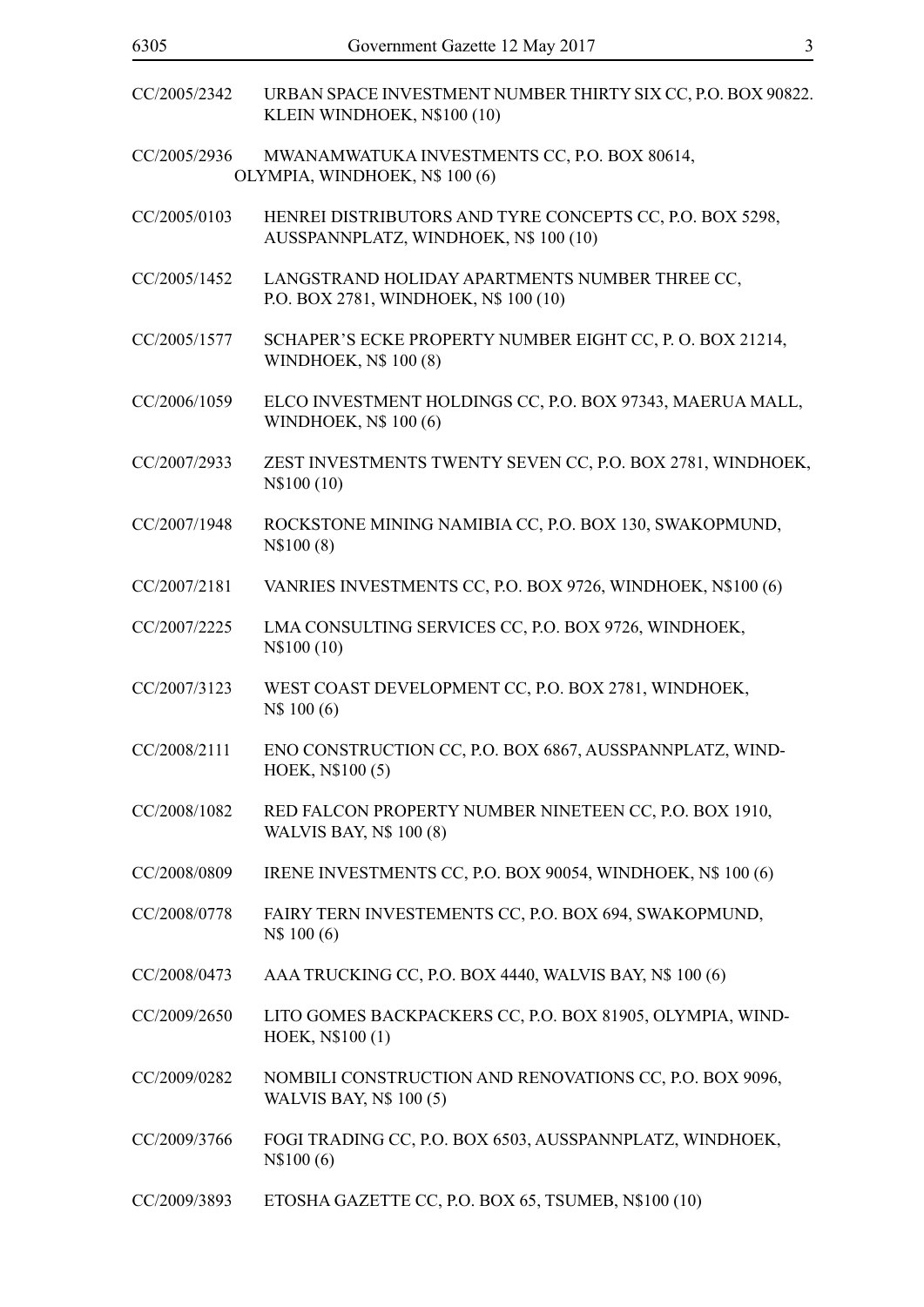| CC/2009/2513 | MISTY BAY INVESTMENTS ONE HUNDRED AND TWENTY ONE CC,<br>P.O. BOX 16, LUDERITZ, N\$ 100 (6)    |
|--------------|-----------------------------------------------------------------------------------------------|
| CC/2009/3766 | FOGI TRADING CC, P.O. BOX 6503, AUSSPANNPLATZ, WINDHOEK,<br>N\$100(6)                         |
| CC/2010/0105 | JINWEI INVESTMENTS NUMBER FIVE CC, P.O. BOX 97401, MAERUA<br>MALL, WINDHOEK, N\$ 100 (6)      |
| CC/2010/3008 | INTELLIGENT INTEGRATED SPECIALLY SOLUTIONS CC, P.O. BOX<br>21903, WINDHOEK, N\$100 (10)       |
| CC/2010/1178 | MATTIE INVESTMENTS ONE HUNDRED AND THIRTY SIX CC, P.O. BOX<br>20198, WINDHOEK, N\$ 100 (6)    |
| CC/2010/3371 | DUVAN INVESTMENTS NUMBER ONE CC, P.O. BOX 30, WINDHOEK,<br>N\$ 500 (10)                       |
| CC/2010/3372 | DUVAN INVESTMENTS NUMBER THREE CC, P.O. BOX 30, WINDHOEK,<br>N\$ 100 (8)                      |
| CC/2010/3872 | NAMIBIA RIGGING SERVICES CC, P.O. BOX 14, WALVIS BAY, N\$100 (10)                             |
| CC/2010/2383 | HERITAGE INSTITUTE CC, P.O. BOX 21446, WINDHOEK, N\$1050 (6)                                  |
| CC/2010/3273 | UNIVERSAL MEDIA CC, P.O. BOX 21214, WINDHOEK, N\$100 (8)                                      |
| CC/2010/2743 | TARANAWA RENOVATION AND BUILDING CC, P.O. BOX 3740, WALVIS<br>BAY, N\$100 (6)                 |
| CC/2010/3216 | FOUREK INVESTMENTS TWENTY SIX CC, P.O. BOX 9551, WINDHOEK,<br>N\$ 100 (6)                     |
| CC/2011/7460 | SEMICO WHEELS AND TYRE SERVICES CC, PRIVATE BAG 2011,<br><b>OMARURU, N\$ 100 (10)</b>         |
| CC/2011/4259 | NAMIBIA COPY AND PRINT CENTRE CC, P.O. BOX 40326, WINDHOEK,<br>N\$ 100 (6)                    |
| CC/2011/2809 | ERTJIES ELECTRICAL CC, P.O. BOX 21683, WINDHOEK, N\$ 100 (4)                                  |
| CC/2011/5277 | GEE TWENTY INVESTMENTS CC, P.O. BOX 99404, OTJOMUISE, WIND-<br>HOEK, N\$ 200 (10)             |
| CC/2011/5912 | GUI AND GAM INVESTMENTS THIRTEEN CC, P.O. BOX 3337, REHO-<br>BOTH, N\$100 (6)                 |
| CC/2011/5977 | MUTIPA ACCOMMODATION CC, P.O. BOX 13083, EENHANA, N\$100 (1)                                  |
| CC/2011/4275 | CAPTIVATING TRADING ENTERPRISES CC, P.O. BOX 40865, AUSSPANN-<br>PLATZ, WINDHOEK, N\$ 100 (6) |
| CC/2011/1414 | MULYNS INVESTMENTS THIRTY SEVEN CC, P.O. BOX 36, WALVIS BAY,<br>N\$ 100 (6)                   |
| CC/2011/6749 | OPAL INVESTMENTS CC, P.O. BOX 90461, WINDHOEK, N\$100 (10)                                    |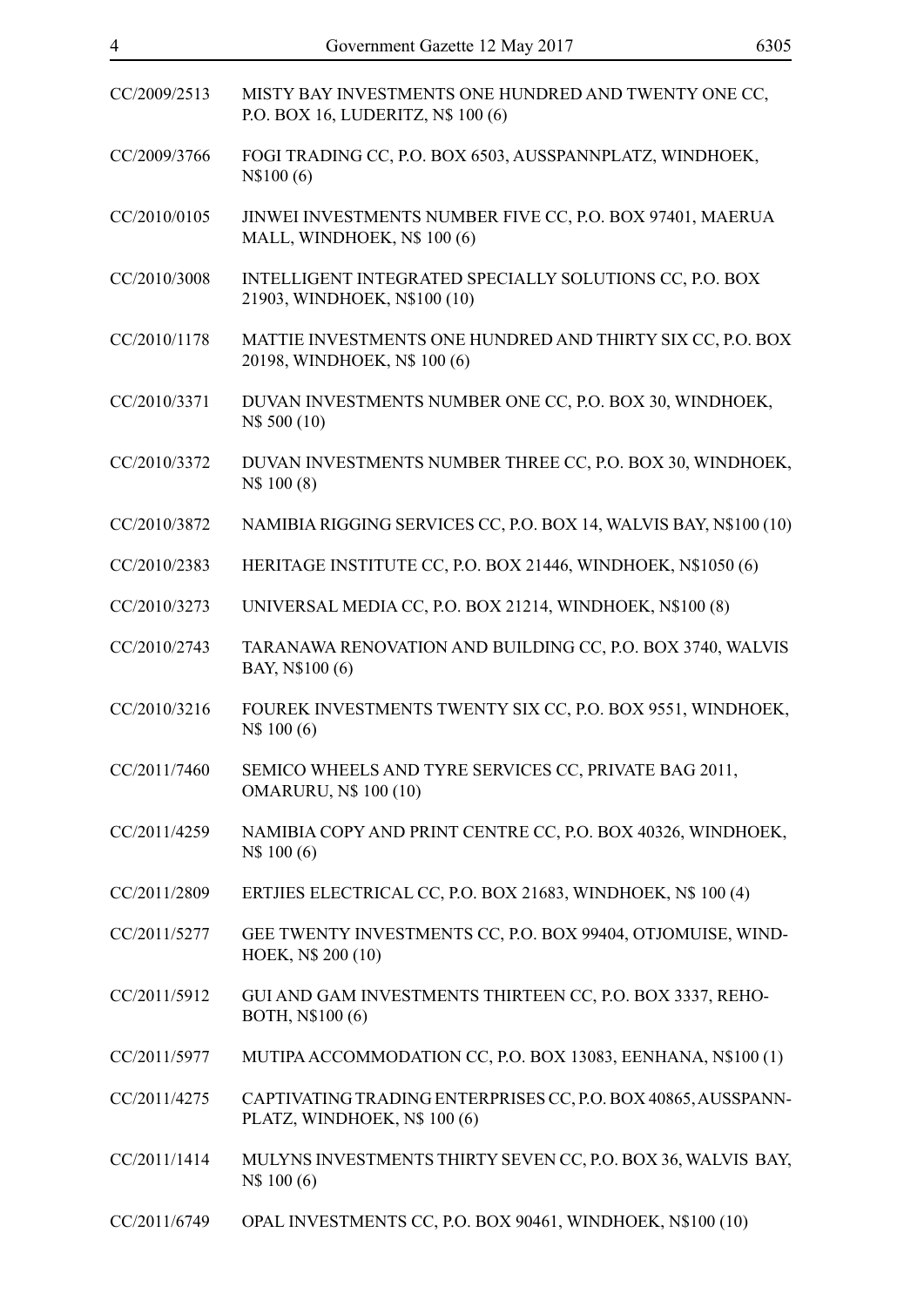| CC/2011/5601  | OMAKANGE ESTATE CC, P.O. BOX 90242, KLEIN WINDHOEK, WIND-<br>HOEK, N\$ 100 (10)                           |
|---------------|-----------------------------------------------------------------------------------------------------------|
| CC/2011/5717  | FOOD REPUBLIKA MANAGEMENT CC, P.O. BOX 1502, WALVIS BAY,<br>N\$ 100 (6)                                   |
| CC/2011/1492  | JIMMY JOE INVESTMENT CC, P.O. BOX 1119, NGWEZE, N\$ 100 (10)                                              |
| CC/2011/0565  | KHUPHUKA BUILDING CONSTRUCTION CC, P.O. BOX 186, KATIMA<br>MULILO, N\$ 100 (10)                           |
| CC/2011/5917  | GUI AND GAM INVESTMENTS THIRTEEN CC, P.O. BOX 3337, REHO-<br>BOTH, N\$100 (6)                             |
| CC/2011/5977  | MUTIPA ACCOMMODATION CC, P.O. BOX 13083, WINDHOEK                                                         |
| CC/2012/0628  | LAMBENCY INVESTMENTS CC, P.O. BOX 20268, WINDHOEK,<br>N\\$1000(6)                                         |
| CC/2012/5914  | Z AND R INVESTMENTS CC, P.O. BOX 103, OHANGWENA, N\$200 (6)                                               |
| CC/2012/5178  | RUPERT BUSINESS SOLUTIONS CC, P.O. BOX 868, OSHAKATI,<br>N\$ 100 (10)                                     |
| CC/2012/2569  | ORGANIC CATERING CC, P.O. BOX 97249, WINDHOEK, N\$ 100 (6)                                                |
| CC/2012/3235  | INSTITUTE OF COMMERCIAL AND FINANCIAL ACCOUNTANTS CC,<br>P.O. BOX 80104, WINDHOEK, N\$ 100 (10)           |
| CC/2012/0915  | TANCEY'S SELFHELP CATERING AND TAKE AWAY CC, P.O. BOX 5201,<br><b>SWAKOPMUND, N\$ 4000 (6)</b>            |
| CC/2012/4666  | TALLAS INVESTMENTS NUMBER EIGHTEEN CC, P.O. BOX 90696,<br>KLEIN WINDHOEK, N\$ 100 (10)                    |
| CC/2012/1342  | CJ TRANSPORT CC, P.O. BOX 81588, OLYMPIA, N\$ 100 (7)                                                     |
| CC/2012/6816  | J.E.M DROTSKY TRADING CC, P.O. BOX 3406, REHOBOTH, N\$ 100 (10)                                           |
| CC/2012/5595  | TWILIGHT CIVIL ELECTRICAL AND MECH CONSTRUCTION CC,<br>P.O. BOX 97401, MAERUA MALL, WINDHOEK, N\$ 100 (5) |
| CC/2012/1688  | BRISE DE MER UNIT SIX PROPERTY INVESTMENTS CC, P.O. BOX 30,<br>WINDHOEK, N\$ 100 (10)                     |
| CC/2012/8377  | SALU CASH LOANS CC, P.O. BOX 23627, WINDHOEK, N\$ 20.000 (8)                                              |
| CC/2012/3332  | SIGHTSSAVERS OPTOMETRISTS CC, P.O. BOX 2341, WINDHOEK,<br>N\$ 100 (10)                                    |
| CC/2012/5576  | WOW INVESTMENTS CC, P.O. BOX 20742, WINDHOEK, N\$ 100 (6)                                                 |
| CC/2012/5277  | LIGHTS AND ENERGY NETWORKING CC, P.O. BOX 90562, WINDHOEK,<br>N\\$ 100 (3)                                |
| CC/2013/12195 | WHIZZ JOINERY SHOP CC, P.O. BOX 24611, WINDHOEK, N\$100 (10)                                              |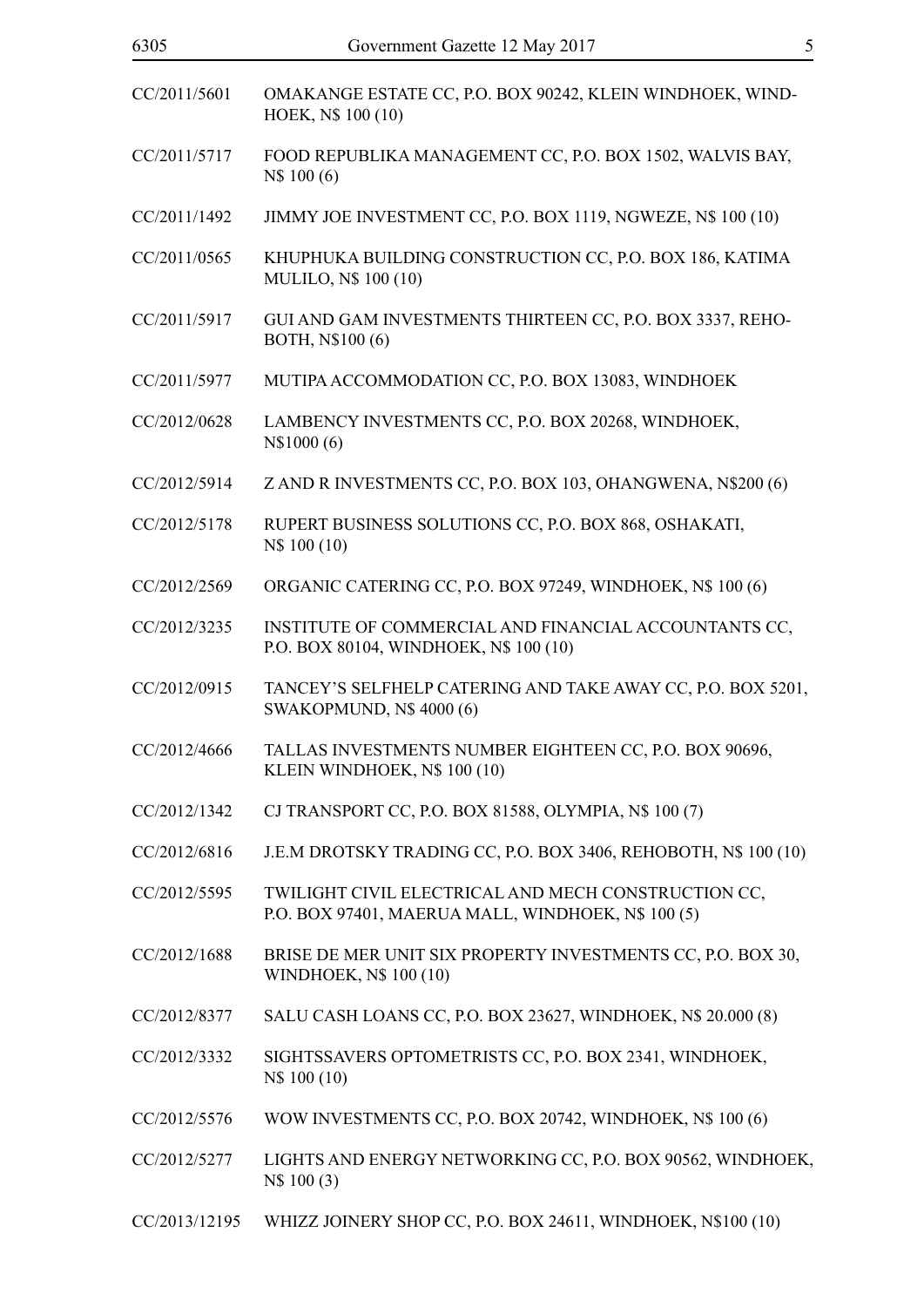| CC/2013/04016 | EJ SWAPO CONSTRUCTION CC, P.O. BOX 6451, AUSSPANNPLATZ,<br>WINDHOEK, N\$ 100 (6)              |
|---------------|-----------------------------------------------------------------------------------------------|
| CC/2013/12471 | GHULAM M TRADING ENTERPRISES CC, P.O. BOX 859, RUNDU,<br>N\\$100 (10)                         |
| CC/2013/05033 | NEW JOURNEY CONSTRUCTION CC, P.O. BOX 70054, KHOMASDAL,<br>N\$100(2)                          |
| CC/2013/08120 | UNILOG INVESTMENTS CC, P.O. BOX 32034, WINDHOEK, N\$ 100 (5)                                  |
| CC/2013/11346 | AHS INVESTMENTS CC, P.O. BOX 62485, KATUTURA, WINDHOEK,<br>N\$ 30.000 (10)                    |
| CC/2013/00659 | IYALLO AND TUYOLENI INVESTMENT CC, P.O. BOX 25426, WINDHOEK,<br>N\\$100(6)                    |
| CC/2013/00830 | GREEN PASTURES TRADING ENTERPRISES CC, P.O. BOX 1045,<br>OTJIWARONGO, N\$ 100 (10)            |
| CC/2013/03994 | OUR'S BAKERY CC, P.O. BOX 23314, WINDHOEK, N\$ 1.00 (10)                                      |
| CC/2013/06147 | NJILOYI SECURITY SERVICES CC, P.O. BOX 2501, KATIMA MULILO,<br>N\$ 200 (10)                   |
| CC/2013/09560 | XTREME CAR SALES AND SERVICES CC, P.O. BOX 641, SWAKOPMUND,<br>N\$ 100 (10)                   |
| CC/2013/09038 | DOLLY'S DREAMS INVESTMENT CC, P.O. BOX 118, HENTIES BAY,<br>N\$ 100 (10)                      |
| CC/2013/05121 | CALCULI INVESTMENTS TWENTY ONE CC, P.O. BOX 2781, WINDHOEK,<br>N\$ 100 (10)                   |
| CC/2013/04219 | SWARTZ DRILLING AND WATER SERVICES CC, P.O. BOX 40946,<br>AUSSPANNPLATZ, N\$ 250.000 (10)     |
| CC/2013/04554 | GOBO'S BUILDERS AND ELECTRICAL CC, P.O. BOX 90430, KLEINE<br>KUPPE, N\$ 100 (10)              |
| CC/2013/09164 | TWIYEPOFOTJI CASH LOAN CC, P.O. BOX 1650, RUNDU, N\$ 100 (10)                                 |
| CC/2013/09570 | BABY JANE NAMIBIA CC, P.O. BOX 9453, WINDHOEK, N\$ 100 (10)                                   |
| CC/2014/14385 | EVERGREEN INVESTMENTS NUMBER FIFTY FOUR CC, PRIVATE BAG<br>12012, AUSSPANNPLATZ, N\$ 100 (10) |
| CC/2014/07437 | EDGE PROPERTY DEVELOPMENT CC, P.O. BOX 22422, WINDHOEK,<br>N\$ 100 (10)                       |
| CC/2014/14284 | ONGURU INVESTMENTS TEN CC, P.O. BOX 9551, WINDHOEK,<br>N\$ 100 (10)                           |
| CC/2014/03418 | OMWANDI PLUMBING AND PAINTSHOP CC, P.O. BOX 435, OUTJO,<br>N\$ 100 (10)                       |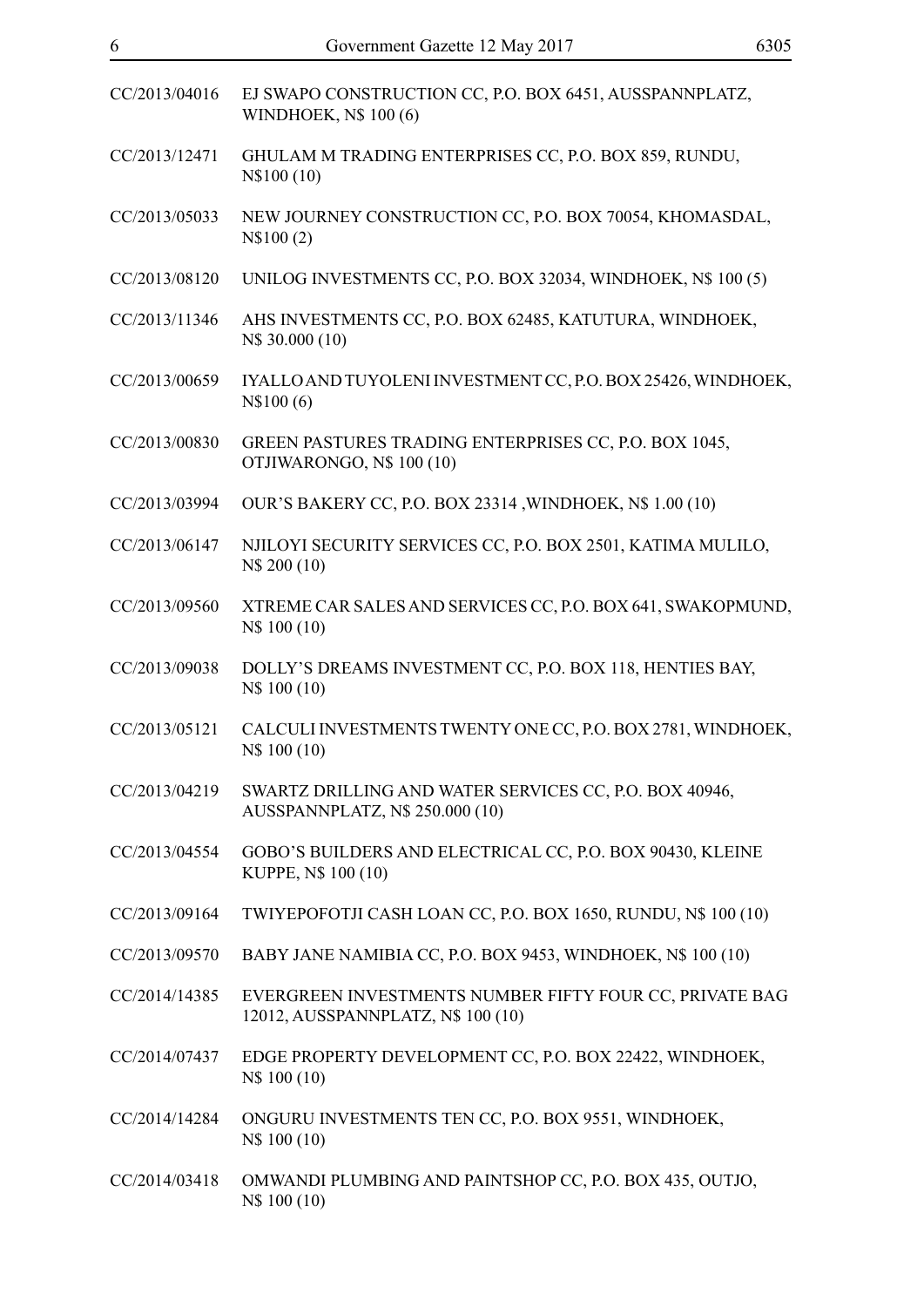| CC/2014/01631 | EVOLUTION ELECTRICAL CC, P.O. BOX 4382, VINETA, SWAKOPMUND,<br>N\$ 1000 (10)                |
|---------------|---------------------------------------------------------------------------------------------|
| CC/2014/07435 | RIGDE PROPERTY DEVELOPMENTS CC, P.O. BOX 22422, WINDHOEK,<br>N\$ 100 (10)                   |
| CC/2014/06931 | ADEVI ELECTRICAL CC, P.O. BOX 130, SWAKOPMUND, N\$ 100 (10)                                 |
| CC/2014/02007 | SNA-ZEE FASHIONS CC, P.O. BOX 81375, OLYMPIA, N\$ 100 (10)                                  |
| CC/2014/08790 | BLACK DAWN COMPUTERS CC, P.O. BOX 1107, WINDHOEK, N\$ 100 (10)                              |
| CC/2014/05635 | GIBEON HIGH WAY SERVICES STATION CC, P.O. BOX 61043, KATUTURA,<br>N\$ 100 (6)               |
| CC/2014/00694 | ELAOLIWA INVESTMENTS CC, P.O. BOX 2092, RUNDU, N\$100 (10)                                  |
| CC/2014/09188 | ZWEISTAR PROPERTY CC, P.O. BOX 9233, EROS, N\$ 100 (10)                                     |
| CC/2014/02608 | RENEGADE FISHING ADVENTURE CC, P.O. BOX 904030, KLEINE<br>KUPPE, N\$ 100 (10)               |
| CC/2014/09730 | BEAUTY'S TRADING CC, P.O. BOX 1533, TSUMEB, N\$ 100 (10)                                    |
| CC/2015/05383 | TIZIANA EASY TRAVEL TOUR FACILITATOR CC, PRIVATE BAG 12012,<br>AUSSPANNPLATZ, N\$ 100 (10)  |
| CC/2015/07354 | GREEN VALLEY AGRICULTURE CC, P.O. BOX 35384, KLEINE KUPPE,<br>N\$ 100 (10)                  |
| CC/2015/06993 | ASM ENGINEERING SERVICES CC, P.O. BOX 98257, WINDHOEK,<br>N\$ 100 (10)                      |
| CC/2015/15829 | JIREH LANGUAGE SCHOOL CC, P.O. BOX 8647, WINDHOEK, N\$ 100 (10)                             |
| CC/2015/11791 | MARRY DIANA TRADING ENTERPRISES CC, P.O. BOX 6960, AUSSPANN-<br>PLATZ, N\$2000 (10)         |
| CC/2015/06350 | K.M.I INVESTMENTS CC, P.O. BOX 2857, OSHAKATI, N\$ 200 (10)                                 |
| CC/2015/12487 | AMKO INVESTMENTS SIXTY NINE CC, P.O. BOX 130, SWAKOPMUND,<br>N\$ 100 (10)                   |
| CC/2015/05573 | INOCENTHA TRADING ENTERPRISES CC, P.O. BOX 539, OMARURU,<br>N\$ 100 (10)                    |
| CC/2015/12128 | LUMERIS INVESTMENTS THIRTEEN CC, P.O. BOX 4868, VINETA,<br>N\$ 100 (10)                     |
| CC/2015/01127 | DINALEDI TS MESO LODGE AND CAMPSITE CC, PRIVATE BAG 25565,<br><b>WINDHOEK, N\$ 100 (10)</b> |
| CC/2016/01412 | MBELLE STRUCTURES CC, P.O. BOX 2921, WALVIS BAY, N\$ 100 (10)                               |
| CC/2016/07758 | BAY ENGINEERING AND PROJECT MANAGEMENT CC, P.O. BOX 14,<br><b>WALVIS BAY, N\$ 100 (10)</b>  |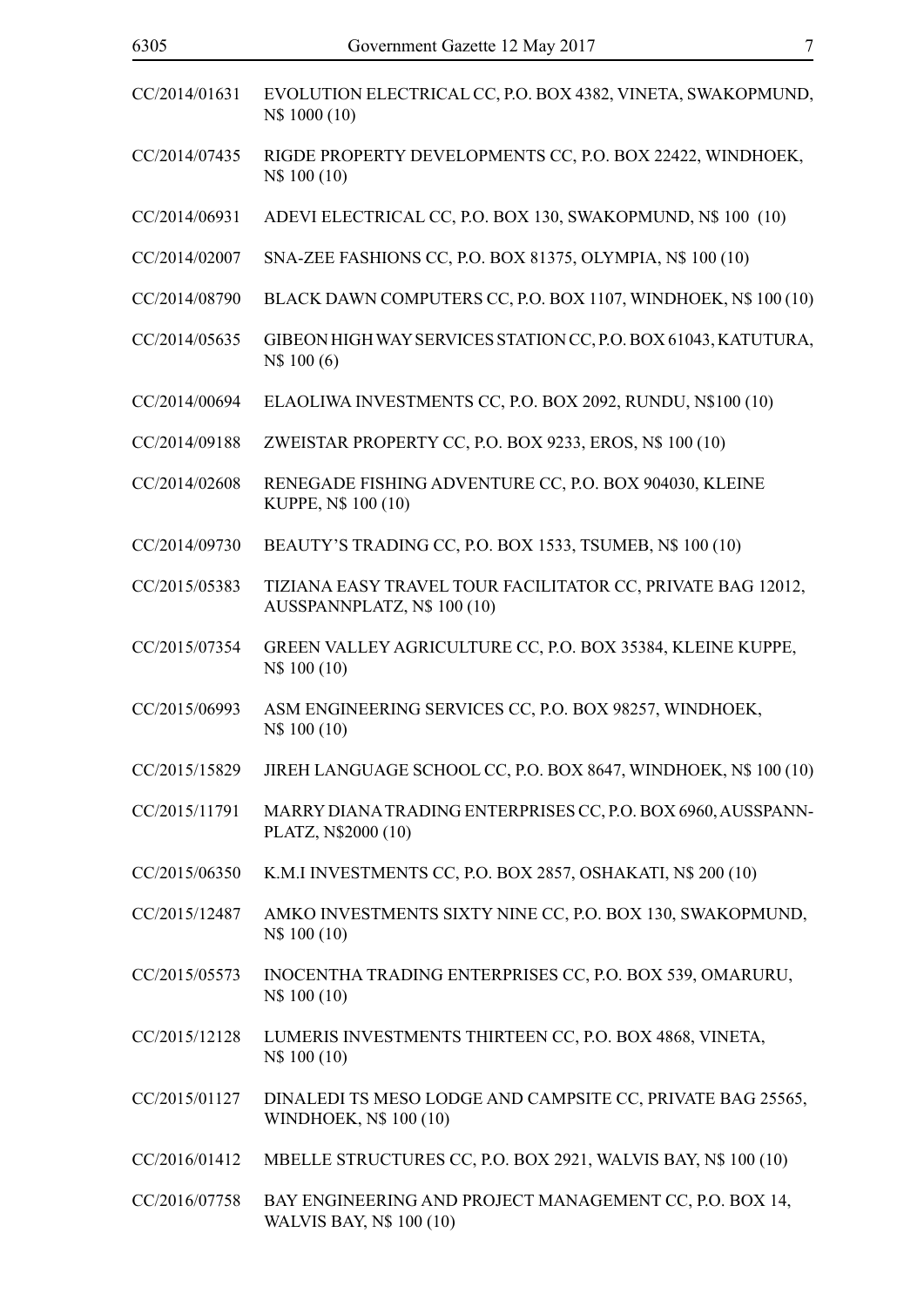| CC/2016/00921 | WINDHOEK GP CLINIC CC, P.O. BOX 32075, PIONIERSPARK, N\$ 100 (10)              |
|---------------|--------------------------------------------------------------------------------|
| CC/2016/03835 | KAUKUNGWA PROPERTY DEVELOPERS CC, P.O. BOX 8674, EROS,<br>N\$ 100 (10)         |
| CC/2016/14608 | UNIQUE SAFETY WEAR CC, P.O. BOX 40459, AUSSPANNPLATZ,<br>N\$ 100 (10)          |
| CC/2016/13169 | K L! NARUSES AND ASSOCIATES CC, P.O. BOX 40627, AUSSPANNPLATZ,<br>N\$ 100 (10) |
| CC/2016/01408 | BIG FIVE SALES ENTERPRISE CC, P.O. BOX 90757, KLEIN WINDHOEK,<br>N\$ 100 (10)  |
| CC/2016/03427 | MORIA BUILDING CONSTRUCTION CC, P.O. BOX 729, WINDHOEK,<br>N\$ 100 (10)        |
|               |                                                                                |

#### **MINISTRY OF INDUSTRIALISATION, TRADE AND SME DEVELOPMENT**

#### No. 110 2017

NOTICE IN TERMS OF THE CLOSE CORPORATION ACT, 1988 INTENDED DEREGISTRATION OF CLOSE CORPORATION

In terms of Section 26(1) of the Close Corporation Act, 1988 (Act No. of 1988), I hereby give notice that I have, at the expiration of two months, from the date of publication of this notice, the close corporations mentioned in the schedule will, unless good cause is shown to the contrary, be deregistered.

| CC/2005/1740 | INET COMMUNICATION NAMIBIA CC, P.O. BOX 1632, OSHAKATI,<br>N\\$320 (10)     |
|--------------|-----------------------------------------------------------------------------|
| CC/2008/2457 | NAMIBIA TENTS MANUFACTURERS CC, P.O. BOX 80076, ONGWEDIVA,<br>N\\$ 100 (10) |

CC/2013/00419 KHA CEMENT CC, P.O. BOX 31224, WINDHOEK, N\$ 100 (10)

#### **MINISTRY OF INDUSTRIALISATION, TRADE AND SME DEVELOPMENT**

 $\frac{1}{2}$ 

No. 111 2017

#### NOTICE IN TERMS OF THE CLOSE CORPORATIONS ACT, 1988: RESTORATION OF CLOSE CORPORATION

It is hereby made known in terms of subsection (7) of section 26 of the Close Corporations Act, 1988 (Act No. 26 of 1988) that the registration of the Close Corporation mentioned in the Scheduled has under subsection (6) of the Act been restored.

### **M. POGISHO REGISTRAR OF CLOSE CORPORATIONS**

**NOTE:** No guarantee is given in respect of the accuracy of the particulars furnished and no responsibility is accepted for errors or omissions or the consequences thereof.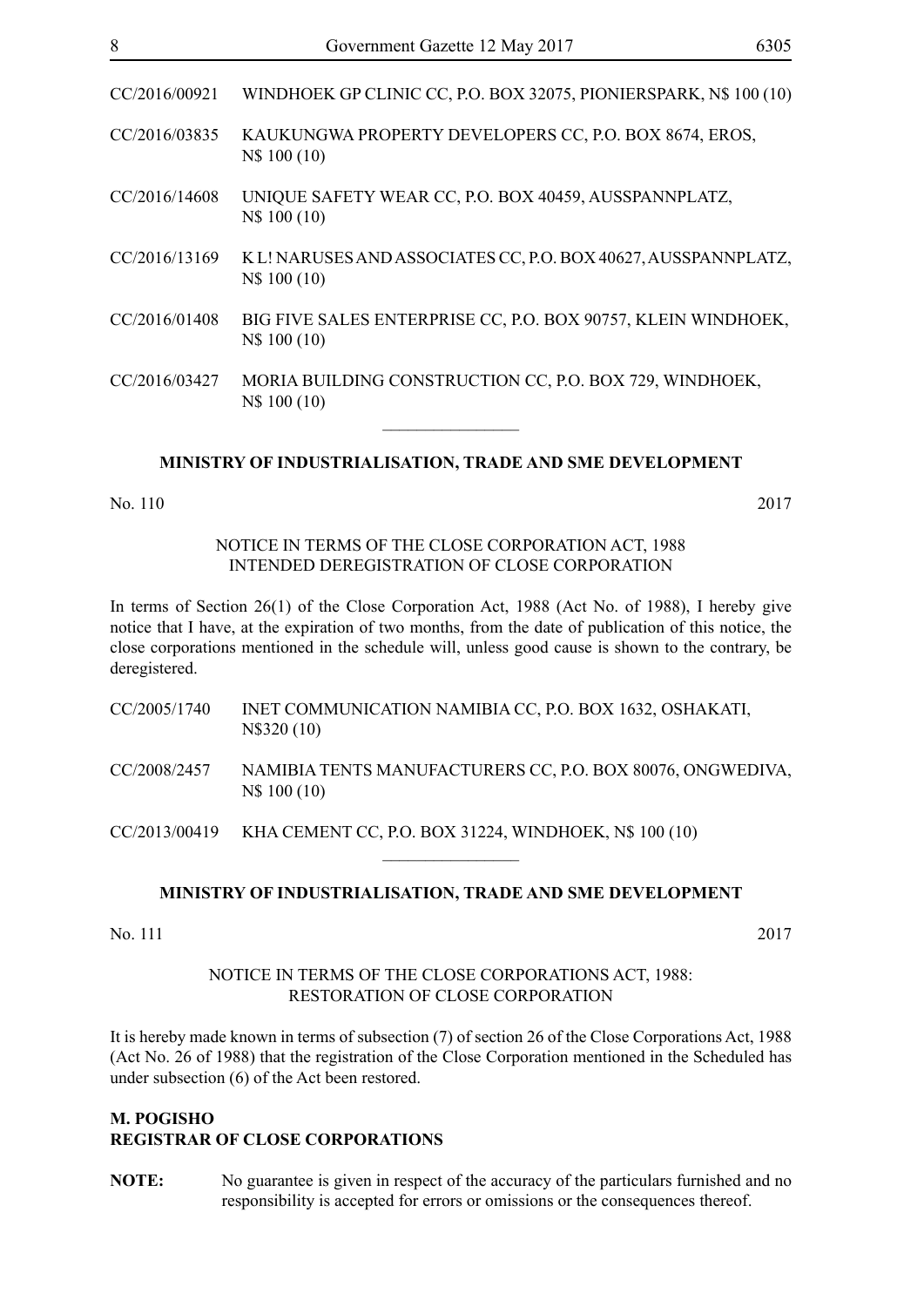CC/2014/3898 PROFOUND CONSULTANCY CC, P.O. BOX 935, NGWEZE KATIMA MULILO, N\$100-00 (6)

# **MINISTRY OF INDUSTRIALISATION, TRADE AND SME DEVELOPMENT**

 $\overline{\phantom{a}}$  , where  $\overline{\phantom{a}}$ 

No. 112 2017

#### NOTICE IN TERMS OF THE COMPANIES ACT, 2004: FINAL DEREGISTRATION OF COMPANIES

In terms of section 74 of the Companies Act, 2004 (Act No. 28 of 2004), I hereby give notice that a written statement to the effect that the company has ceased to carry on business and has no assets or liabilities, has been received from every company mentioned in the Schedule and that I have deregistered every such company under that section.

# **M. POGISHO REGISTRAR OF COMPANIES**

| 1928/0082 | HANSA BRAUEREI (PTY) LTD, P.O. BOX 2572, WINDHOEK, N\$4000 (10)                               |
|-----------|-----------------------------------------------------------------------------------------------|
| 1961/1689 | HANSA PROPERTIES (PTY) LTD, P.O. BOX 2572, WINDHOEK, N\$4000 (8)                              |
| 1988/0068 | KLEIN WINDHOEK SCHALACTEREI (PTY) LTD, P.O. BOX 90562, WIND-<br>HOEK, N\$4000(1)              |
| 1994/0360 | ONDJUPA INVESTMENTS HOLDING (PTY) LTD, P.O. BOX 21683, WIND-<br>HOEK, N\$4000 (6)             |
| 1999/0041 | OMBIGA TECHNOLOGY (PTY) LTD, P.O. BOX 24305, WINDHOEK,<br>N\$4000 (9)                         |
| 1999/0175 | YU NAB INVESTMENT, IMPORT AND EXPORT (PTY) LTD, P.O. BOX<br>23152, WINDHOEK, N\$4000 (6)      |
| 2001/0068 | LUCKY-GOLDSTAR ELECTRONICS (PTY) LTD, P.O. BOX 755, WIND-<br>HOEK, N\$4000 (4)                |
| 2001/0108 | GEKA HOLDING (PTY) LTD, P.O. BOX 1857, WINDHOEK, N\$4000 (6)                                  |
| 2005/0005 | WALVIS GRANITE (PTY) LTD, P.O. BOX 14, WALVIS BAY, N\$4000 (2)                                |
| 2007/0501 | BRENTWOOD INVESTMENTS (PTY) LTD, P.O. BOX 1975, WINDHOEK,<br>N\$4000 (6)                      |
| 2008/0158 | ADT SECURITY NAMIBIA (PTY) LTD, P.O. BOX 12012, AUSSPANNPLATZ,<br>WINDHOEK, N\$4000 (10)      |
| 2008/0427 | BLUEWAVE FISH TRADERS (PTY) LTD, P.O. BOX 1571, WINDHOEK,<br>N\$4000 (6)                      |
| 2008/1009 | YFI INTERNATIONAL HOLDINGS (PTY) LTD, P.O. BOX 90757, WIND-<br>HOEK, N\$4000 (10)             |
| 2009/0045 | WILRU INVETMENTS FIFTY EIGHT (PTY) LTD, P.O. BOX 97401, MAERUA<br>MALL, WINDHOEK, N\$4000 (6) |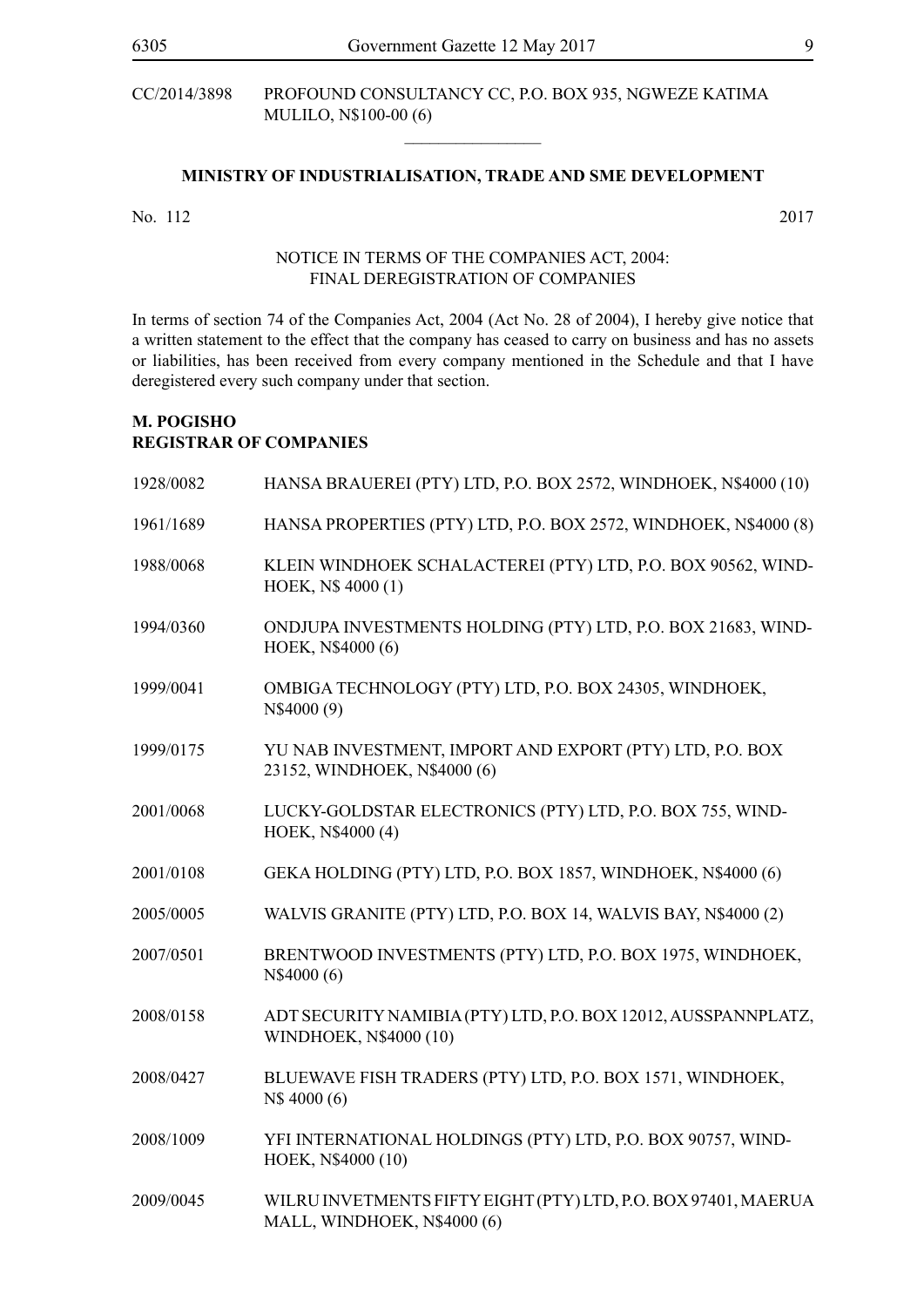| 10        | Government Gazette 12 May 2017                                                                          | 6305 |
|-----------|---------------------------------------------------------------------------------------------------------|------|
| 2009/0872 | OMAHOOLI AUTOMATION AND ACCESSORIES (PTY) LTD, P.O. BOX 14,<br><b>WALVIS BAY, N\$4000 (3)</b>           |      |
| 2009/0873 | OMAHOOLI HEALTH SAFETY AND ENVIRONMENT (PTY) LTD, P.O.<br>BOX 14, WALVIS BAY, N\$4000 (1)               |      |
| 2009/0874 | OMAHOOLI SOLUTION PLANT AND TRANSPORT HIRE (PTY) LTD,<br>P.O. BOX 14, WALVIS BAY, N\$ 4000 (1)          |      |
| 2009/0875 | OMAHOOLI FUEL MANAGEMENT AND DISTRIBUTION (PTY) LTD, P.O.<br>BOX 14, WALVIS BAY, N\$4000 (2)            |      |
| 2010/0030 | INTERGRATED DENTAL HOLDINGS (PTY) LTD, P.O. BOX 90806, WIND-<br>HOEK, N\$4000 (9)                       |      |
| 2010/0329 | CITADEL INVESTMENTS SERVICES (NAMIBIA) (PTY) LTD, P.O. BOX<br>97401, MAERUA MALL, WINDHOEK, N\$4000 (6) |      |
| 2011/0006 | GREEN ENERGY AFRICA (PTY) LTD, P.O. BOX 97401, MAERUA MALL,<br>WINDHOEK, N\$4000 (4)                    |      |
| 2012/0650 | OMNILUTIONS CONSULTING NAMIBIA (PTY) LTD, P.O. BOX 1596,<br>TSUMEB, N\$4000 (10)                        |      |
| 2013/0415 | TIDLE WAVE INVESTMENTS ONE HUNDRED AND TWO (PTY) LTD, P.O.<br>BOX 14, WALVIS BAY, N\$4000 (6)           |      |
| 2013/0544 | LONRHO HOLDING (PTY) LTD, P.O. BOX 90757, KLEIN WINDHOEK,<br>WINDHOEK, N\$4000 (10)                     |      |
| 2014/0116 | EDUNAM EDUCATION GROUP (PTY) LTD, P.O. BOX 21683, WINDHOEK,<br>N\$4000 (9)                              |      |
| 2014/0372 | RIVERLY INVESTMENTS (PTY) LTD, P.O. BOX 40330, AUSSPANNPLATZ,<br>WINDHOEK, N\$4000 (6)                  |      |
| 2014/0583 | EKAYALMI INVESTMENTS (PTY) LTD, P.O.BOX 2184, WINDHOEK,<br>N\$4000 (6)                                  |      |
| 2015/0063 | LOUTRANS LOGISTICS (PTY) LTD, P.O. BOX 2184, WINDHOEK,<br>N\$4000 (7)                                   |      |
| 2015/0434 | ELEPHANT JUNCTION LODGES (PTY) LTD, P.O. BOX 30, WINDHOEK,<br>N\$4000 (1)                               |      |
| 2015/0632 | MINECHEM INVESTMENTS (PTY) LTD, P.O. BOX 1857, WINDHOEK,<br>N\$4000 (10)                                |      |
| 2015/0743 | SASABI INVESTMENTS (PTY) LTD, P.O. BOX 81905, OLYMPIA,<br>WINDHOEK, N\$4000 (6)                         |      |
| 2015/1187 | MICELL TELECOMMUNICATION NAMIBIA (PTY) LTD, P.O. BOX 14,<br>WALVIS BAY, N\$4000 (9)                     |      |
| 2015/1209 | GUINEA FOWL INVESMENTS FORTY FOUR (PTY) LTD, P.O. BOX 2558,<br><b>WINDHOEK, N\$4000 (6)</b>             |      |